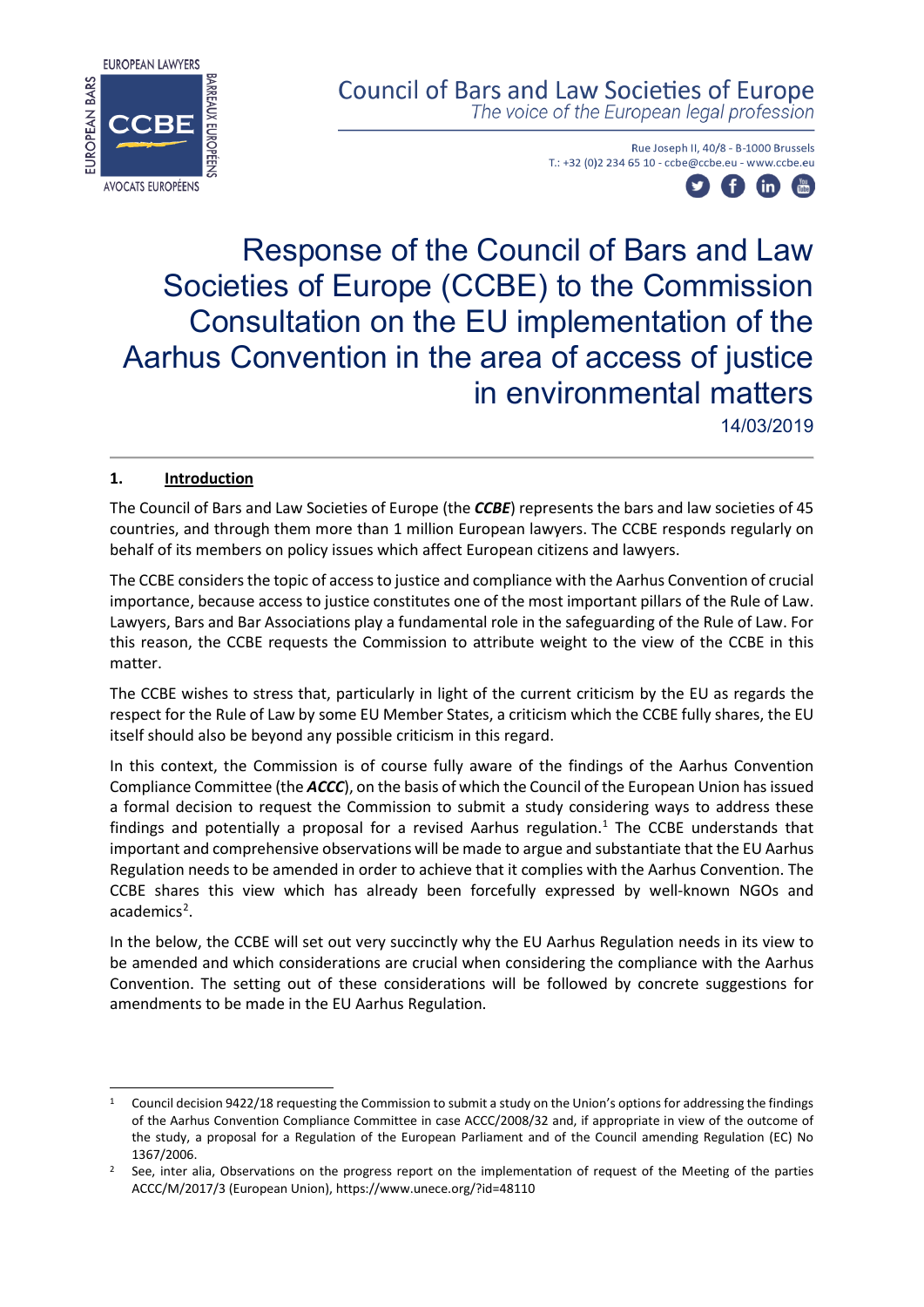## **2. The inadequacy of direct access to the EU Courts (Article 263(4) TFEU)[3](#page-1-0)**

It has long been pointed out – *inter alia* by the CCBE - that Article 263(4) TFEU – as currently read and applied by the Court of Justice of the EU (the **CJ**) - provides insufficient access to justice for private parties. This is so both generally<sup>[4](#page-1-1)</sup>, and also more specifically in environmental matters. It has also been emphasized that the restrictions developed by the CJ do not comply with the Aarhus Convention. The origin of the problem in this regard is indeed that EU law distinguishes between so-called «*privileged applicants*» (the Member States and EU Institutions) and «*non privileged applicants*» (the private applicants), a distinction which sits oddly with basic requirements of the Rule of Law and in particular the principle of «*isonomy*»*[5](#page-1-2)* . Unless they are the formal addressee of the act concerned, private applicants are in the overwhelming majority of cases denied access to the CJ. Thus, when it comes to environmental matters, it is striking that no NGO or individual has ever been considered as fulfilling the conditions imposed by Article 263(4) TFEU to have legal standing before the General Court (the *GC*) or the CJ.

Under EU law currently, in the majority of cases, only Member States and Institutions can challenge EU acts before courts<sup>[6](#page-1-3)</sup>. Indeed, when a private applicant is not the «*addressee*» of the act, he must be «directly and individually concerned» by it<sup>7</sup>. As individuals and NGOs in environmental matters are rarely (if ever) «*addressees*» of the act, they must in practice always demonstrate that they are «*directly and individually concerned*» by it in order to be able to bring an action in court.

Despite some occasional and very timid openings in the past, this has increasingly become today an extremely difficult hurdle to meet<sup>8</sup>.

## *Direct concern*

Regarding first the criterion of «*direct concern*», it results from case law that a regulatory act directly concerns a person if (i) it affects sufficiently directly his/her legal situation (immediate causality link) and (ii) its implementation is automatic, i.e. does not require the application of other intermediary rules or if there is an intermediary rule, it must be shown that the authority adopting it had no discretion in doing so.<sup>[9](#page-1-6)</sup>

It hardly needs be pointed out that the requirement that the act affects the applicant's own legal situation sufficiently directly is in practice well-nigh impossible to meet for an individual or a NGO acting in an environmental matter, as they act to defend the public interest, rather than their own individual rights.[10](#page-1-7)

<span id="page-1-0"></span><sup>-</sup>The present document does not discuss problems arising in the context of other procedures such as actions for damages. Nor is it worthwhile - in the absence of direct access to the CJ - discussing issues such as interim relief, marginal judicial review, etc.

See<https://bit.ly/2EVmrAP>

<span id="page-1-2"></span><span id="page-1-1"></span><sup>5</sup> This isonomy principle implies equality before the Law of both rulers and ruled. Since Herodotus and Thucydides or Cicero, it has been considered to lie at the heart of the Western legal tradition.

<span id="page-1-3"></span> $6$  As Member States and EU Institutions are themselves mostly involved in the adoption of the said acts, this remains only exceptional appeals addressing issues which may be of lesser relevance for EU criticism more generally.

<span id="page-1-4"></span><sup>7</sup> Or since the Lisbon Treaty, in case of a regulatory act without implementing measure, a private applicant should be at least «*directly concerned*» by it, but there should be in principle no requirement of «*individual concern*».

<span id="page-1-5"></span><sup>8</sup> For instance, although the CJ had accepted in cases such as *Codorniu* or *Antillean Rice* that a party was «*individually concerned*» as soon as one of its «*specific rights*» was affected by the contested act, the concept of «*specific rights*» was thereafter progressively limited very significantly. Thus, the CJ found for instance in *Danielson* (T-215/95R, 22 December 1995) that a breach of a provision of the Euratom Treaty protecting the rights of workers on a nuclear site was not to be regarded as infringing a sufficiently «*specific*» right whose violation gave the workers concerned «*individual concern*» and hence access to the Court. See also below the *Greenpeace* case (Case C-640/16P, ECLI:EU:C:2017:752) which rewrites restrictively the previous case-law on «*participation in the procedure*» as sufficient to establish individual concern etc.

<span id="page-1-6"></span><sup>9</sup> T-262/10, *Microban International and Microban (Europe) v Commission,* ECLI:EU:T:2011:623 para. 27,

<span id="page-1-7"></span><sup>&</sup>lt;sup>10</sup> This was also confirmed by the ACCC in Findings and recommendations of the Compliance Committee with regard to communication ACCC/C/200832 (Part II) concerning compliance by the European Union, para. 75.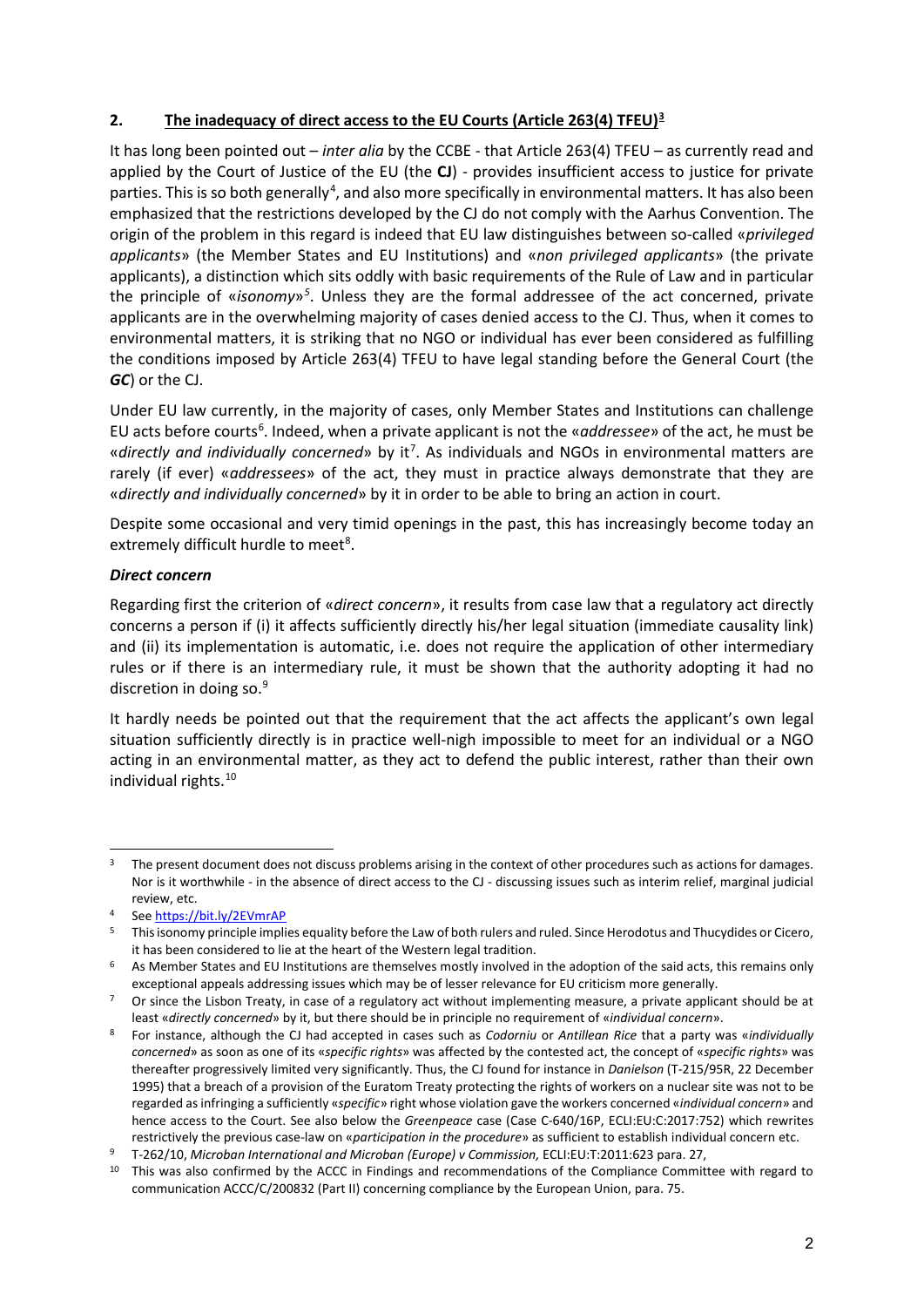The ACCC also found rightly that the requirement that the act is implemented automatically was incompatible with Article 9(3) of the Convention, as it introduces a condition related to the kind of acts which are challengeable, which is not included in the Aarhus Convention.

## *Individual concern*

Regarding second the criterion of «*individual concern*» it also rules out NGOs and individual applicants in environmental matters, as it requires applicants to be concerned "*by reason of certain attributes which are peculiar to them or by reason of circumstances in which they are differentiated from all other persons*"<sup>[11](#page-2-0)</sup> – putting them effectively in the same position as the «*addressee*» of the act<sup>12</sup>. This again will hardly ever be the case for applicants acting in environmental matters, given that acts in this area will not concern solely an individual applicant, but rather the public at large<sup>[13](#page-2-2)</sup>.

As a result, and as indicated, all cases brought so far by NGOs and individuals in environmental matters have - unsurprisingly in the light of the current case-law - been rejected by the EU courts.<sup>[14](#page-2-3)</sup> In CCBE's respectful submission, this indicates a serious deficiency in relation to the access to the courts in environmental matters, and therefore that EU law is here again breaching Article 9(3) of the Aarhus Convention.

## **3. The inadequacy of indirect access to the EU Courts** (**Article 267 TFEU**)

As a preliminary point, it is noted that access to European courts in environmental matters should be ensured directly before EU courts under Article 263 TFEU, in order to be compliant with the Aarhus Convention. Indeed, first, the EU is itself a party to the Convention, and therefore cannot rely on Member States to provide access to justice to be compliant with Article 9(3) of the Convention. Therefore, indirect access through national courts referring the case to the CJ for a preliminary ruling cannot be seen as a suitable mechanism replacing direct access. This is all the more so as the preliminary ruling procedure is not an «*appeal procedure*» at the discretion of parties but a mere cooperation procedure between courts. Second, it can in no circumstance be regarded as an adequate remedy to force parties to start proceedings against *national authorities* before *national courts* where the alleged wrongdoing is done not by national authorities but by an EU institution. This amounts indeed to imposing on parties to *attack the wrong defendant* (a national authority who is not the author of the alleged illegality), and this before *the wrong court* (a court which has no power to rule on the validity of the act<sup>[15](#page-2-4)</sup>), in the *hope* to obtain a *possible* reference to the CJ (whose wording and scope is at the discretion of the referring court and not the parties).

It is important to stress here once more (as done by the CCBE on many other occasions before) that the case-law of the CJ on access to justice puts hurdles which are *unknown in any judicial protection system of any Member State.* This has been shown *inter alia* by the Comparative *Locus Standi* Report prepared on this question in 2012 by eminent experts for the European Parliament<sup>[16](#page-2-5)</sup>.

The CCBE also respectfully submits that it is unclear how the hurdles put by the CJ could be justified on account of a possible «*flooding*» of cases with which it could not cope. Beyond the fact that access

<span id="page-2-0"></span><sup>11</sup> Case 25/62 *Plaumann v Commission,* ECLI:EU:C:1963:17

<span id="page-2-1"></span><sup>12</sup> I.e. even if not «*formally*» the addressee of the act, it has to be shown that they are the «*effective*» addressee of it, at least in the mind of its author.

<span id="page-2-2"></span><sup>13</sup> See eg Case T-385/15, *Greenpeace* ECLI: EU:T:2016:589, and Case C-640/16P, ECLI:EU:C:2017:752 where Greenpeace was plaintiff before the Commission against State aid granted by the government to construct a nuclear plant in the UK. Despite this complaint, the aid was nevertheless allowed by the Commission. Hence Greenpeace was both the plaintiff and a direct competitor to the beneficiary of the aid but that was not enough for the Court to accept the admissibility of its action (previous case law had been more open on issues of standing in similar circumstances).

<span id="page-2-3"></span><sup>14</sup> For an example of this, see case T-236/04, *EEB and Stichting Natuur en Milieu v Commission*, ECLI:EU:T:2005:426

<span id="page-2-4"></span><sup>15</sup> See CJ, Case 314/85, *Foto Frost* **,** ECLI:EU:C:1987:452**.**

<span id="page-2-5"></span><sup>16</sup> See EP, Directorate General for internal policies - «*Standing up for your right(s) in Europe*», *Locus Standi* Study – PE 462- 478.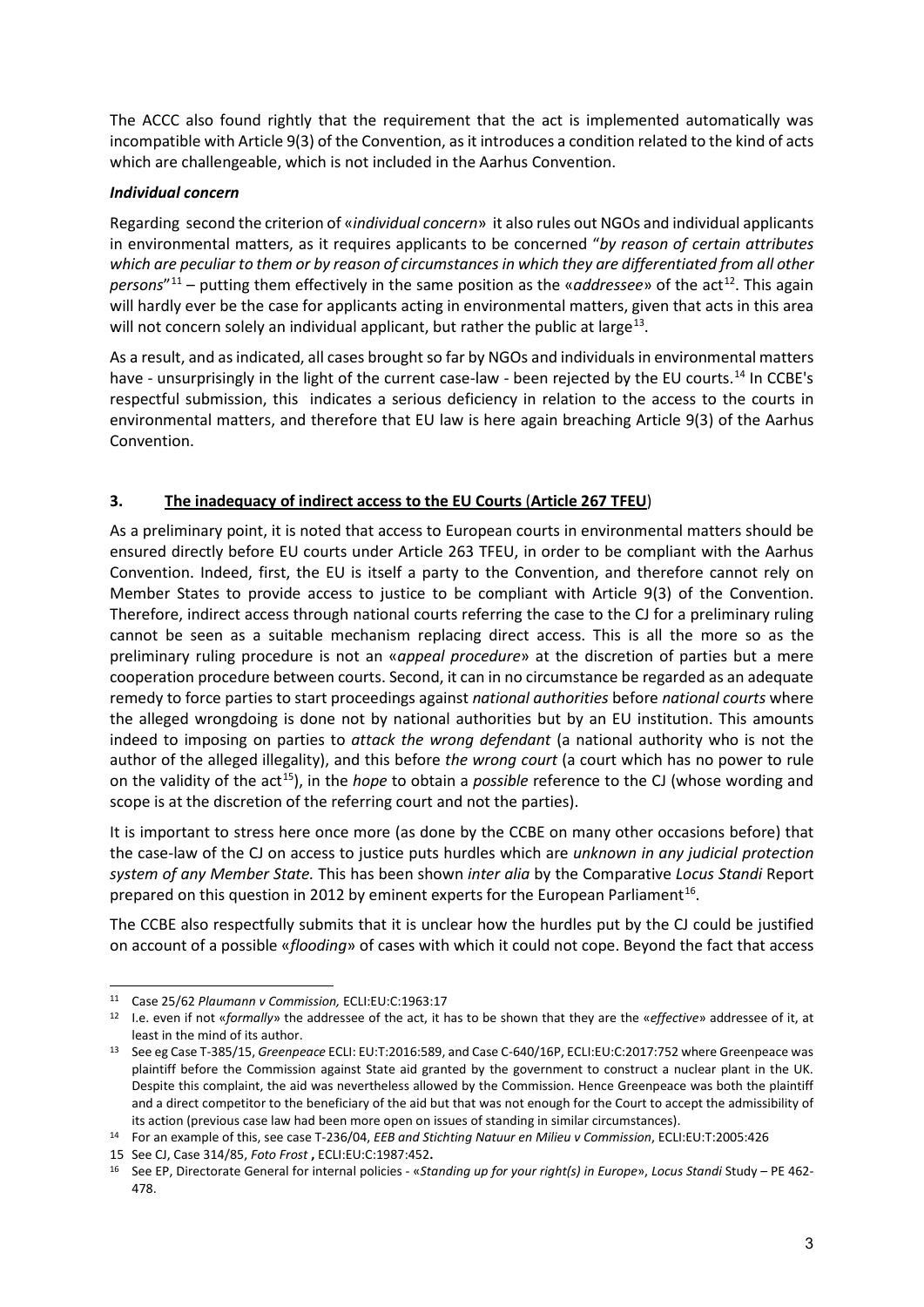to justice is a fundamental right and can therefore never be denied for reasons of alleged insufficient resources, the output of EU institutions is not larger than the equivalent output of national authorities, and national administrative courts are perfectly able to deal with the case-load involved when it comes to national acts, without having any of the restrictive conditions on standing developed at EU level.

For the avoidance of doubt, the fact that Article 19 TEU has consecrated the «*principle of effectiveness*» in the Treaty, by stating that «*Member States shall provide remedies sufficient to ensure effective legal protection in the fields covered by EU la*w» can obviously under no circumstances be read somehow *a contrario* as implying that the CJ would not be bound to give effective remedies itself – Article 47 of the Charter applies equally to the CJ.

#### *Lack of a national implementation measure*

The preliminary reference mechanism is only accessible when the applicant has first contested a national implementation measure before a national court. Therefore, it is not possible to challenge a European act which has not been subject to a national implementation measure, through a preliminary reference. Moreover in many cases, even if some act at national level can be identified, it can nevertheless not be challenged there either because the Member State is a mere «*mailbox*» (i.e. its act is simply «*confirmatory*»), or because the act concerned is addressed to a third party (and often unknown to the applicant), or because the national act was taken before the European act, etc.

More generally where the alleged illegality lies with the European act, it is obviously the act that deserves to be challenged and not some other act with which there is no issue, and this before the only Court that has the power to review in legality (i.e. the CJ).

An EU decision authorizing the use of a substance or a  $GMO<sup>17</sup>$  $GMO<sup>17</sup>$  $GMO<sup>17</sup>$  or a Commission decision providing a derogation to a Member State from the obligations of a directive<sup>18</sup> are examples that illustrate this shortcoming. The only way that these acts could be subject to a preliminary reference would be to first breach the law in order to have access to justice at the national level – which cannot be considered an adequate access to justice<sup>[19](#page-3-2)</sup>.

The CCBE notes that this situation is even more unsatisfactory with regard to actions for failure to act. Indeed it is a mystery how Member States could supposedly be expected to be challenged before national courts for a failure to act by an EU institution.

## *Hurdles in accessing the courts at national level*

Even where there is a national implementation measure which the applicant can theoretically challenge before a national court, there are a number of hurdles at the national level to obtain access to justice. This has been highlighted by a Study prepared for the Commission in 2013, on the implementation of Articles 9(3) and (4) of the Aarhus Convention.<sup>[20](#page-3-3)</sup>

This study shows that a number of obstacles remain at the national level, in cases of infringement of EU environmental law. Indeed, the study found barriers relating to standing in the environmental procedure in 19 out of 27 Member States.<sup>[21](#page-3-4)</sup>

<span id="page-3-0"></span><sup>-</sup><sup>17</sup> For example, Implementing Regulations under art. 13(2) and art. 78(2) of Regulation 1107/2009

<span id="page-3-1"></span><sup>&</sup>lt;sup>18</sup> For example derogation under Article 22 of Directive 2008/50/EC on ambient air quality and cleaner air for Europe – this was at stake in case T-396/09 Milieudefensie and the Court held that it had not been shown that "*the applicants could bring an action before a national court challenging the measure of general application in respect of which they have asked the Commission to conduct an internal review*"

<span id="page-3-2"></span><sup>&</sup>lt;sup>19</sup> Although this shortcoming was meant to have been corrected by the modification of Article 263(4) TFEU brought about by the Lisbon Treaty, the subsequent extremely narrow and strict reading by the CJ of this opening, both as regards the acts concerned and the concept of implementing measure, has in practice almost entirely written off the openings which the Lisbon Treaty was meant to introduce.

<span id="page-3-3"></span><sup>&</sup>lt;sup>20</sup> See the "2012/13 Access to Justice Study" prepared by Professor Jan Darpö for the European Commission, accessible under <http://ec.europa.eu/environment/aarhus/access\_studies.htm>

<span id="page-3-4"></span><sup>&</sup>lt;sup>21</sup> Since the amendment of the German UmwRG by the Act amending the Environmental Remedy Act and other environmental regulations of January 1st 2013 (BGBl. I p. 95), environmental organisations no longer have to assert the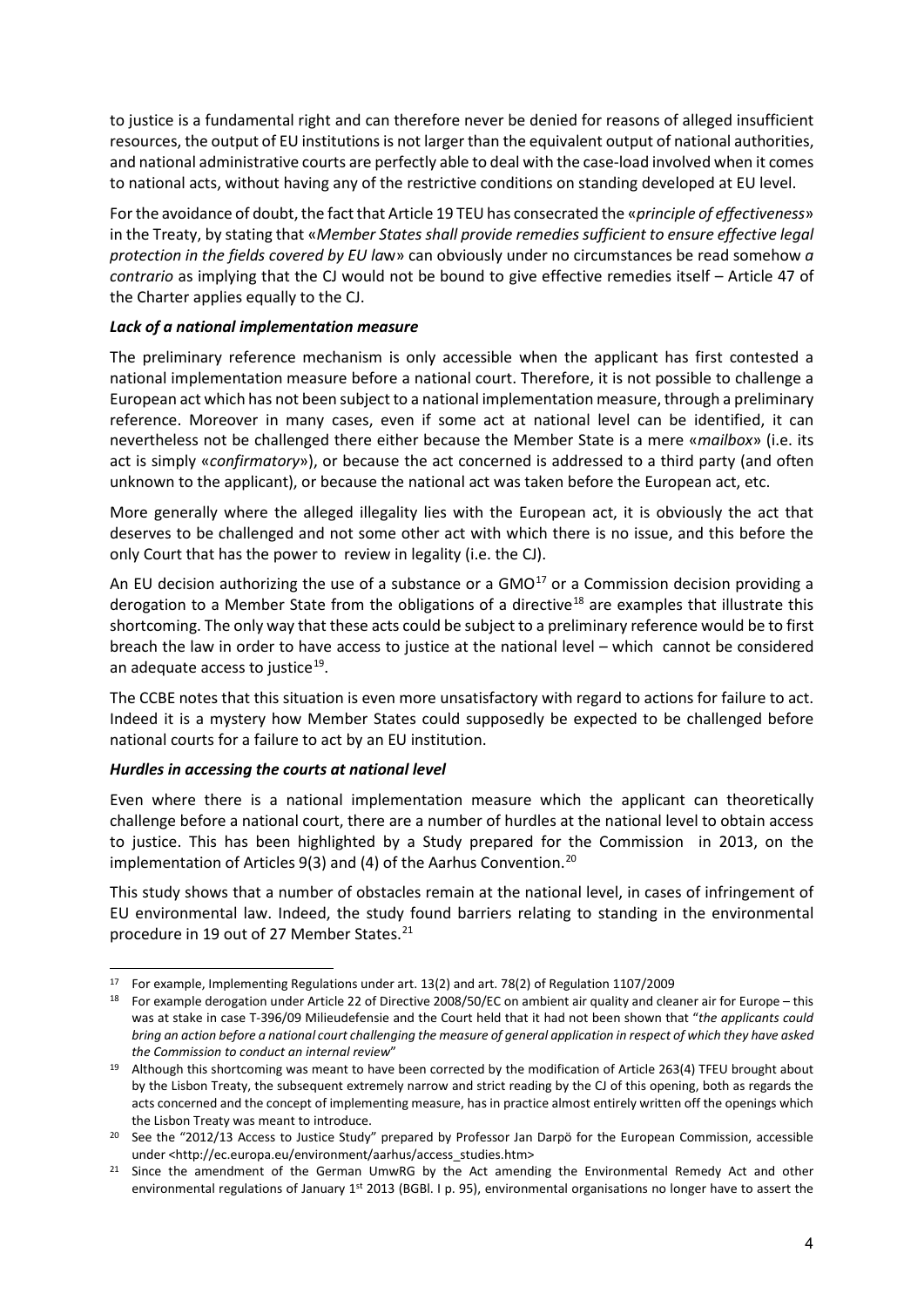For instance, the study found that there were additional obstacles to environmental justice in Member States linked to the type of review exercised by the courts, and to the effectiveness of the procedures.[22](#page-4-0) These hurdles *inter alia* related to the absence of a suspensive effect of the procedures, to strict conditions for obtaining injunction relief, to potential requirements for obtaining injunctive relief and to issues linked to enforcement of decisions.<sup>[23](#page-4-1)</sup>

## *Cost and length of a preliminary reference case*

-

The cost of bringing an action in court in certain Member States is moreover prohibitive for NGOs and individual applicants. The abovementioned Access to Justice Study found the cost of judicial procedures to be an obstacle to access to environmental justice – or at least to have a dissuasive effect in 20 Member States out of 28.<sup>[24](#page-4-2)</sup> These costs include administrative fees, court fees, mandatory lawyers' fees, expert fees and costs of the other party where the 'loser pays' principle applies. This is in particular the case in the UK $^{25}$  $^{25}$  $^{25}$ , Ireland and Bulgaria. For example, the Access to Justice Study found that it was "*not unusual for legal proceedings in the United Kingdom and Ireland to exceed EUR 50,000*".[26](#page-4-4)

The preliminary reference procedure is moreover "*an additional procedure*" which necessarily involves more work and causes longer delays<sup>[27](#page-4-5)</sup> than direct access to the European courts would entail.

It should also be noted that the CJ's current restrictive case-law on admissibility may oblige to challenge national implementing measures in the courts of all Member States (or even worse, where powers have been entrusted to local authorities, to multiple courts in each Member State) to finally maybe obtain a reference to the CJ and hence judicial review of the act by the only Court which has the power to do so<sup>[28](#page-4-6)</sup>.

#### *Reluctance of national courts to refer a question for a preliminary ruling*

Finally, there is clear reluctance of (certain) national courts in certain Member States to refer a question for a preliminary ruling to the  $Cl<sup>29</sup>$ .

It must also be noted that the applicant in this type of cases can in any event normally not decide which questions will be referred to the EU courts which further restricts access to justice.

violation of a third-party-protecting provision. This amendment resulted from the "Trianel" judgment of the CJ from 12 May 2011 (Case C-115/09 [2011] ECR I-3701). Individual applicants still need to show that their subjective right has been infringed. See in this context also judgment CJ of 15 October 2015, Case C-137/14.

<span id="page-4-0"></span><sup>&</sup>lt;sup>22</sup> Articles 9.4 and 9.5 of the Aarhus Convention provide that the procedures in Article 9.3 must provide adequate and effective remedies, including injunctive relief as appropriate, and be fair, equitable and timely.

<span id="page-4-1"></span><sup>&</sup>lt;sup>23</sup> "2012/13 Access to Justice Study" prepared by Professor Jan Darpö for the European Commission, page 21-23.

<span id="page-4-2"></span><sup>&</sup>lt;sup>24</sup> "2012/13 Access to Justice Study" prepared by Professor Jan Darpö for the European Commission, page 21.

<span id="page-4-3"></span><sup>&</sup>lt;sup>25</sup> This has been recognized by the Meeting of the Parties to the Aarhus Convention Decision VI/8k on compliance by the United Kingdom with the Convention, ECE/MP.PP/2017/2/Add.1, available online at: United Kingdom with the Convention, ECE/MP.PP/2017/2/Add.1, available online at: <https://www.unece.org/fileadmin/DAM/env/pp/compliance/MoP6decisions/Compliance\_by\_United\_Kingdom\_VI-8k.pdf>.

<span id="page-4-4"></span><sup>&</sup>lt;sup>26</sup> "2012/13 Access to Justice Study" prepared by Professor Jan Darpö for the European Commission, page 18.

<span id="page-4-5"></span><sup>&</sup>lt;sup>27</sup> On average, the preliminary rulings take 16 months in environmental matters. See Judicial statistics of 2017, available at: <https://curia.europa.eu/jcms/upload/docs/application/pdf/2018-03/cp180036en.pdf>.

<span id="page-4-6"></span><sup>&</sup>lt;sup>28</sup> See eg *Toulorge* application which was declared inadmissible before the European Courts - (Case T-167/02, 2003 ECR II-1111) forcing the applicants - in order to avoid irreparable damage in the implementation of the national measures (i.e. disclosure of their secret know-how) - to start thereupon multiple actions before the Courts of all Member States (and effectively because of decentralised powers before several courts in each Member State) to obtain the requested interim suspension of the national measures concerned and to finally succeed in obtaining a reference in one case to the CJ which declared ultimately the act invalid (*ABNA judgment, Case C-453/03 e.a. ECLI:EU:C:2005:741).*Thus there was no economy of work for the CJ (which had in the end to look at the issue), but national courts were overburdened unnecessarily and there is a multiplication of costs for the parties, in direct contradiction with the principle of economy of procedure.

<span id="page-4-7"></span><sup>&</sup>lt;sup>29</sup> For example, France has recently been condemned for a breach of article 267(3) TFEU in the context of an infringement action, after the French administrative Supreme Court failed to make a preliminary reference. C-416/17 *Commission v France* ECLI:EU:C:2018:811. The Commission however started the infringement proceedings in relation to a tax law dispute. It is not necessarily indicative of the Commission systematically taking action against this type of practice.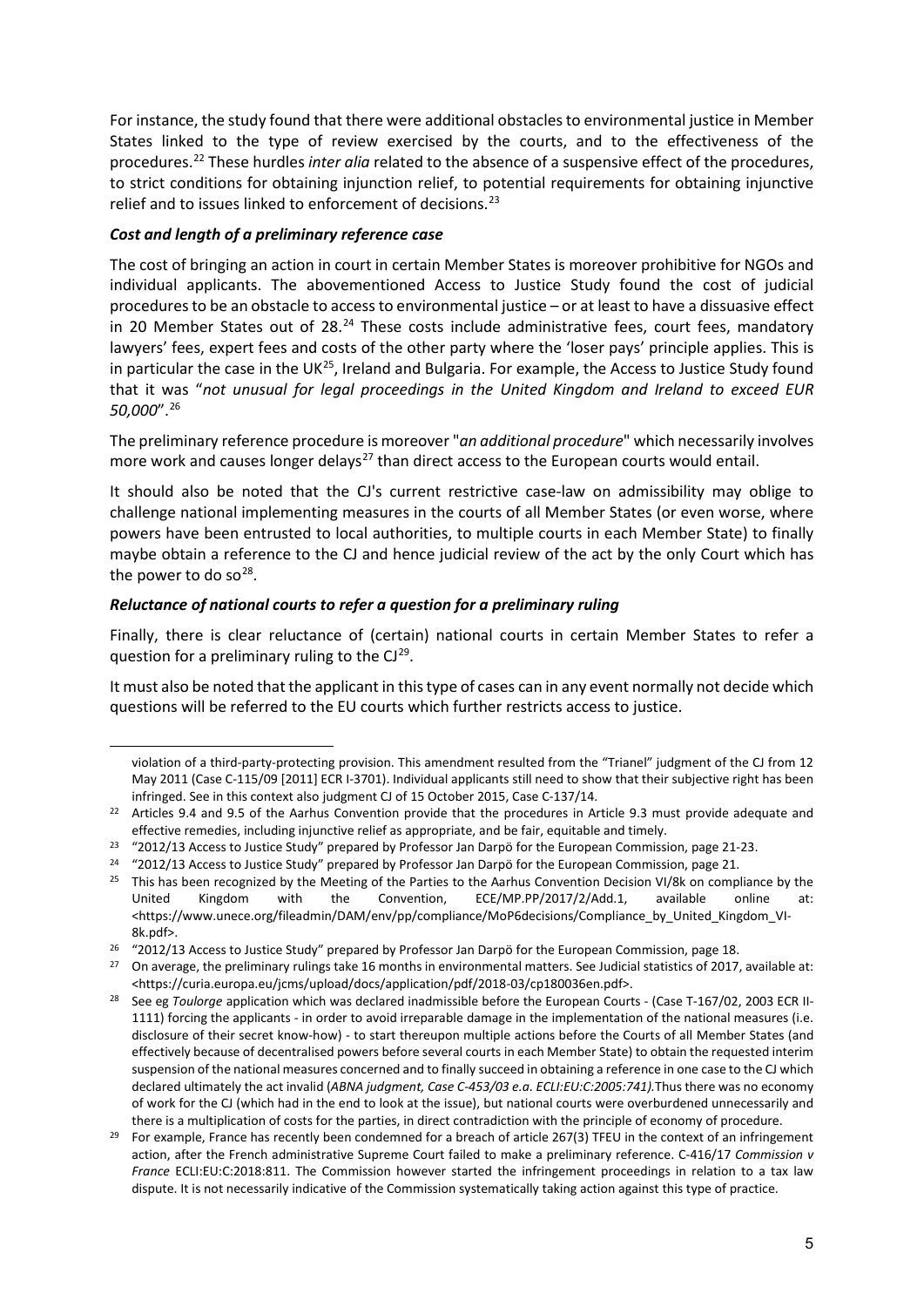## **4. The inadequacy of the internal review process as an alternative to access to the EU Courts**

The internal review process of Articles 10 to 12 of the Aarhus Regulation is intended to allow NGOs to contest decisions of an EU institution or body that has adopted an administrative act under environmental law, in order to implement Article  $9(3)$  of the Aarhus Convention.<sup>[30](#page-5-0)</sup> However, this mechanism has been found by the ACCC to be insufficient. [31](#page-5-1)

## *Limitations in relation to standing*

Out of 40 requests under the internal review process, only 9 requests have been ruled as admissible, therefore demonstrating its inadequacy in implementing Article 9(3) of the Aarhus Convention. This is due to several restrictions in relation to the standing of the applicant.

To have sufficient standing, an applicant must first show that the act it is challenging has individual scope. The lack of individual scope has been the ground of rejection in more than half of the cases rejected as inadmissible by the Commission. This condition requires that the act is addressed specifically to one economic operator or association of operators. Therefore, a number of acts are effectively excluded from the review process, including decisions addressed to a Member State or acts that regulate a specific subject. This has been found by the ACCC to be in breach of Article 9(3) of the Aarhus Convention.[32](#page-5-2)

Additionally, the Aarhus Regulation provides that an act can only be subject to review if it is legally binding and has external effects. This has been interpreted in a manner that goes beyond the usual requirement of a legal effect, and as a result excludes from the internal review process important acts such as guidelines on state aid for environmental protection and energy<sup>[33](#page-5-3)</sup>, or a Commission proposal to implement a directive and the omission to adopt such a proposal $34$ . An interpretation of this condition coherent with the Aarhus Convention should instead focus on the potential of the act to contravene environmental law.

Finally, the review is limited to acts "*adopted under environmental law*". This has been interpreted by the Commission to mean acts specifically intended to positively contribute to the environmental policy of the EU.<sup>35</sup> However, the Aarhus Convention does not include such wording, and envisages that the review should be open to acts which contravene environmental law. These two categories of acts only overlap to a certain extent, as acts not contributing to the EU environmental policy (for example acts relating to energy policy), can infringe EU environmental law. Therefore, the correct interpretation of Article 10 of the Aarhus Convention should be that access to justice must be available for all acts contravening EU environmental law.[36](#page-5-6)

## *Exclusion of decisions of administrative review bodies*

Article 2(2) of the Aarhus Regulation includes an exemption from review for decisions of bodies acting as "*administrative review body*". This would encompass for example the Commission's state aid decisions, which have the clear potential to infringe EU environmental law. This exemption is in breach of the Aarhus Convention, as it is not provided for by the Convention<sup>37</sup>.

<span id="page-5-0"></span><sup>30</sup> See Regulation (EC) No 1367/2006 of the European Parliament and of the Council of 6 September 2006 on the application of the provisions of the Aarhus Convention on Access to Information, Public Participation in Decision-making and Access to Justice in Environmental Matters to Community institutions and bodies, recitals 18-20.

<span id="page-5-1"></span><sup>&</sup>lt;sup>31</sup> Findings of the Aarhus Compliance Committee on communication ACCC/C/2008/32, Part II (European Union)

<span id="page-5-2"></span><sup>&</sup>lt;sup>32</sup> Findings of the Aarhus Compliance Committee on communication ACCC/C/2008/32, Part II (European Union), para. 51

<span id="page-5-3"></span><sup>&</sup>lt;sup>33</sup> Commission's reply of 13/10/2014 to Friends of the Earth England, Wales and Northern Ireland

<span id="page-5-4"></span><sup>34</sup> Commission's reply of 7/04/2014 to Greenpeace, Transport & Environment, Friends of the Earth Europe.

<span id="page-5-5"></span><sup>&</sup>lt;sup>35</sup> Reply of 7 February 2014 by the European Commission to request for internal review by Justice & Environment, available at: <http://ec.europa.eu/environment/aarhus/pdf/requests/21/reply.pdf>.

<span id="page-5-6"></span><sup>36</sup> This was also confirmed by the GC in case T-33/16 *Testbiotech v Commission* ECLI:EU:T:2018:135

<span id="page-5-7"></span><sup>&</sup>lt;sup>37</sup> This has been recognized by the ACCC, even though at the time it did not find a concrete example of a decision which would have been exempted in breach of the Aarhus convention [insert ref]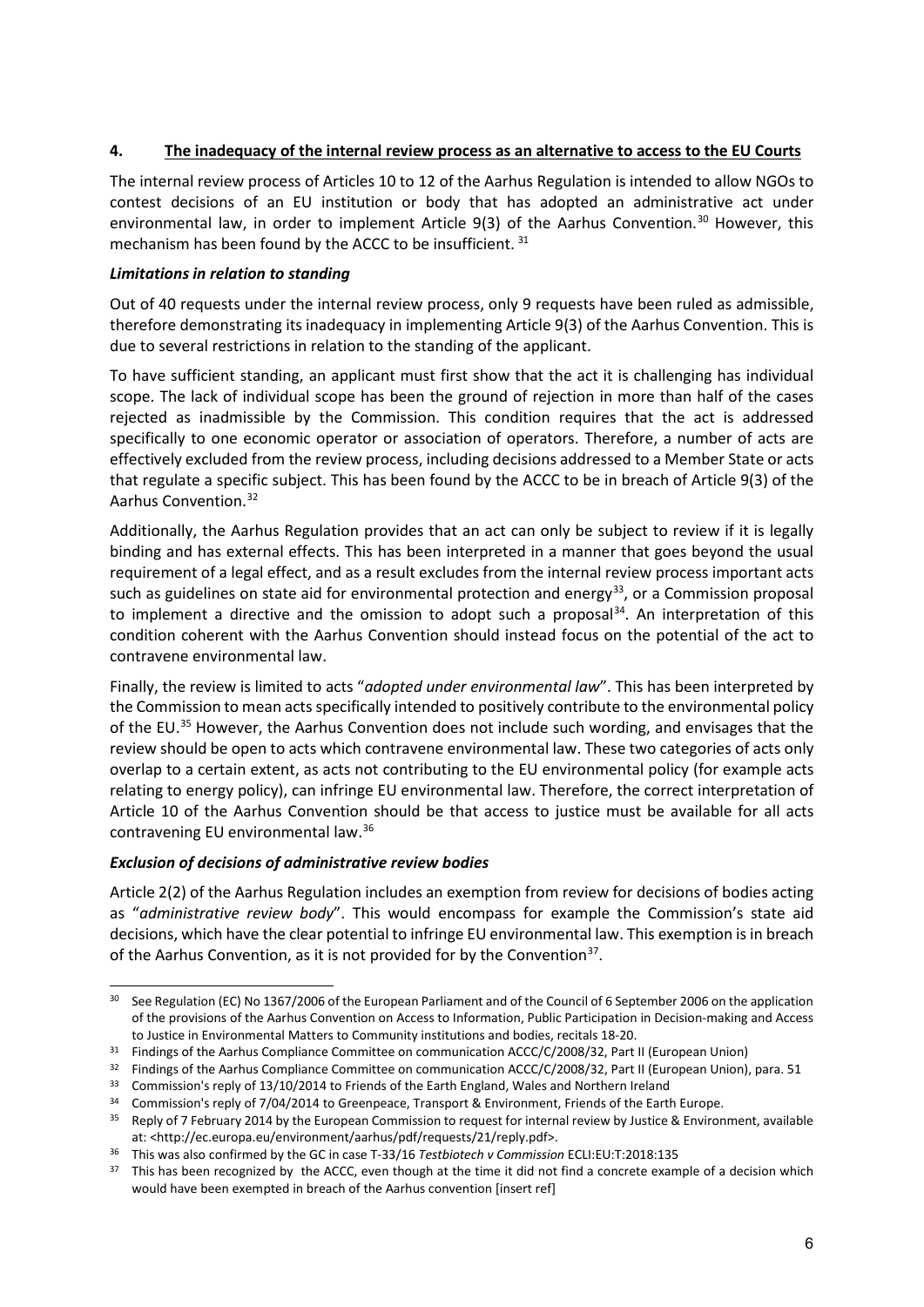## *No review of the underlying acts before European courts*

Finally, it results from the current case law of the GC that, if an applicant brings proceedings against a decision rejecting the request for internal review, the Court can only rule on the rejection decision, but not on the lawfulness of the underlying act.<sup>[38](#page-6-0)</sup> Therefore, an applicant cannot challenge the substance of an act before the EU courts. This effectively means that the Aarhus Regulation does not fulfill its purpose to provide access to justice in relation to breaches of environmental law.

## **5. Concrete suggestions for amendment**

In conclusion, the CCBE emphasises the importance for the EU to respect its international obligations. It also re-emphasises that the role of *locus standi* rules should never be merely to «shield» authorities from appeals.

The CCBE would like also to stress that the shortcomings highlighted above are made even worse as the EU has so far resisted becoming a party to the ECHR.

Although the issue of standing is wider than discussed in the present paper in the context of environmental matters and arises in many other areas, the CCBE proposes hereafter – as a minimum a number of changes so as to comply with the obligations arising out of the Aarhus Convention.

<span id="page-6-0"></span><sup>-</sup><sup>38</sup> T-33/16 *Testbiotech v Commission* ECLI:EU:T:2018:135